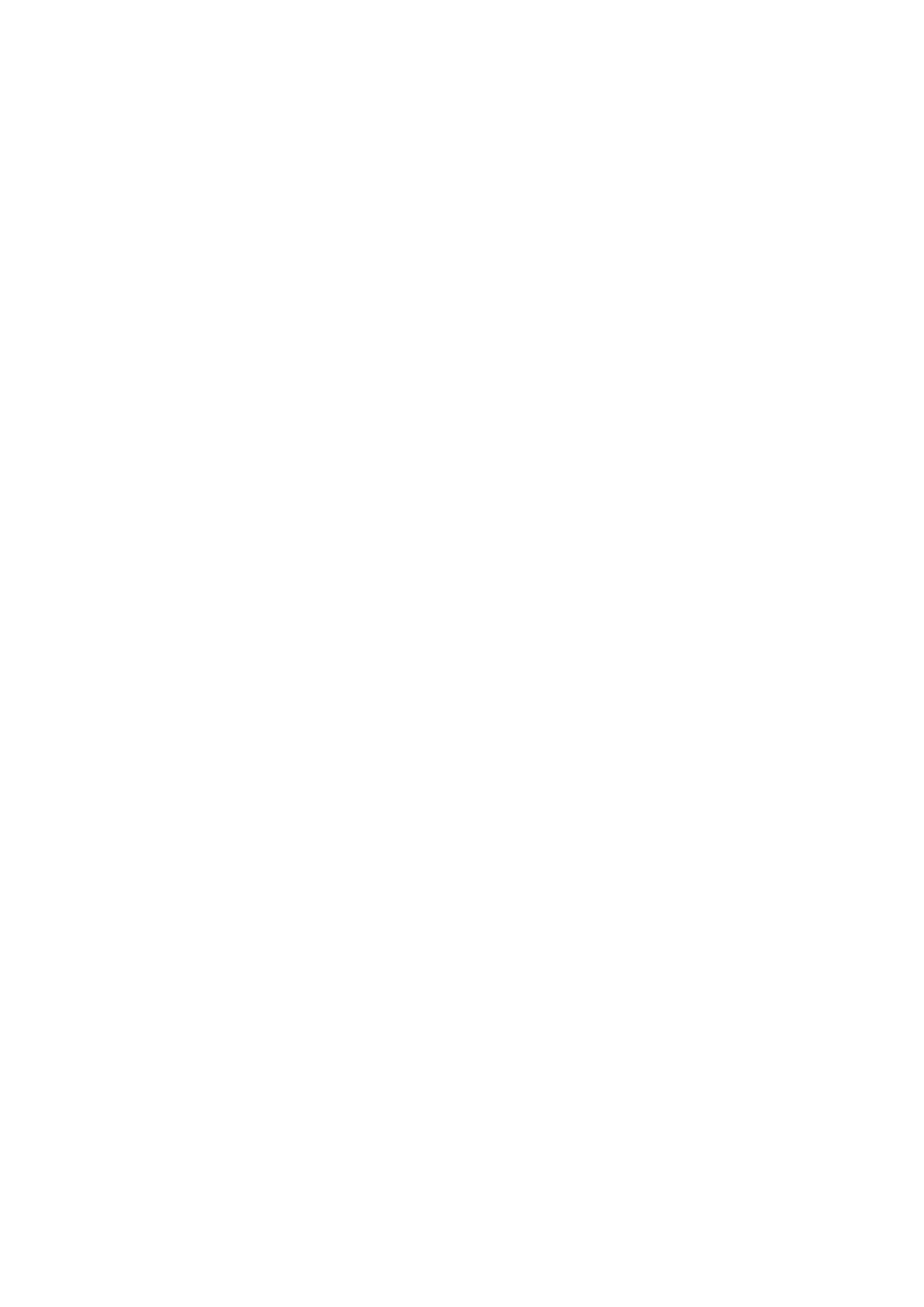# **Anxiety and Family Therapy**

# **MICHAEL D. ZENTMAN, PhD**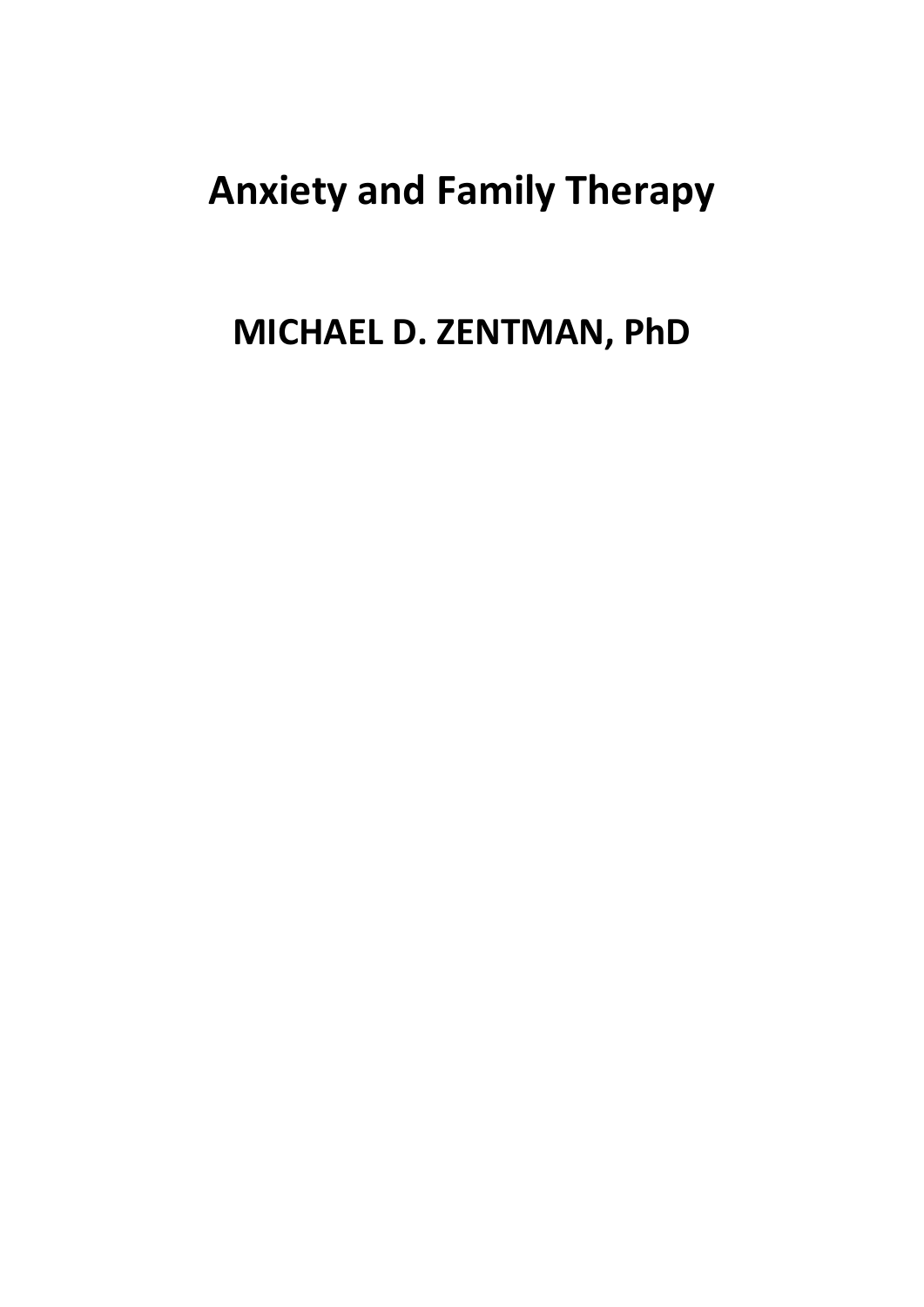#### e-Book 2015 International Psychotherapy Institute

From *Anxiety and Related Disorders* edited by Benjamin Wolman & George Stricker

Copyright © 1994 Benjamin Wolman & George Stricker

Orig. Publisher: John Wiley & Sons

All Rights Reserved

Created in the United States of America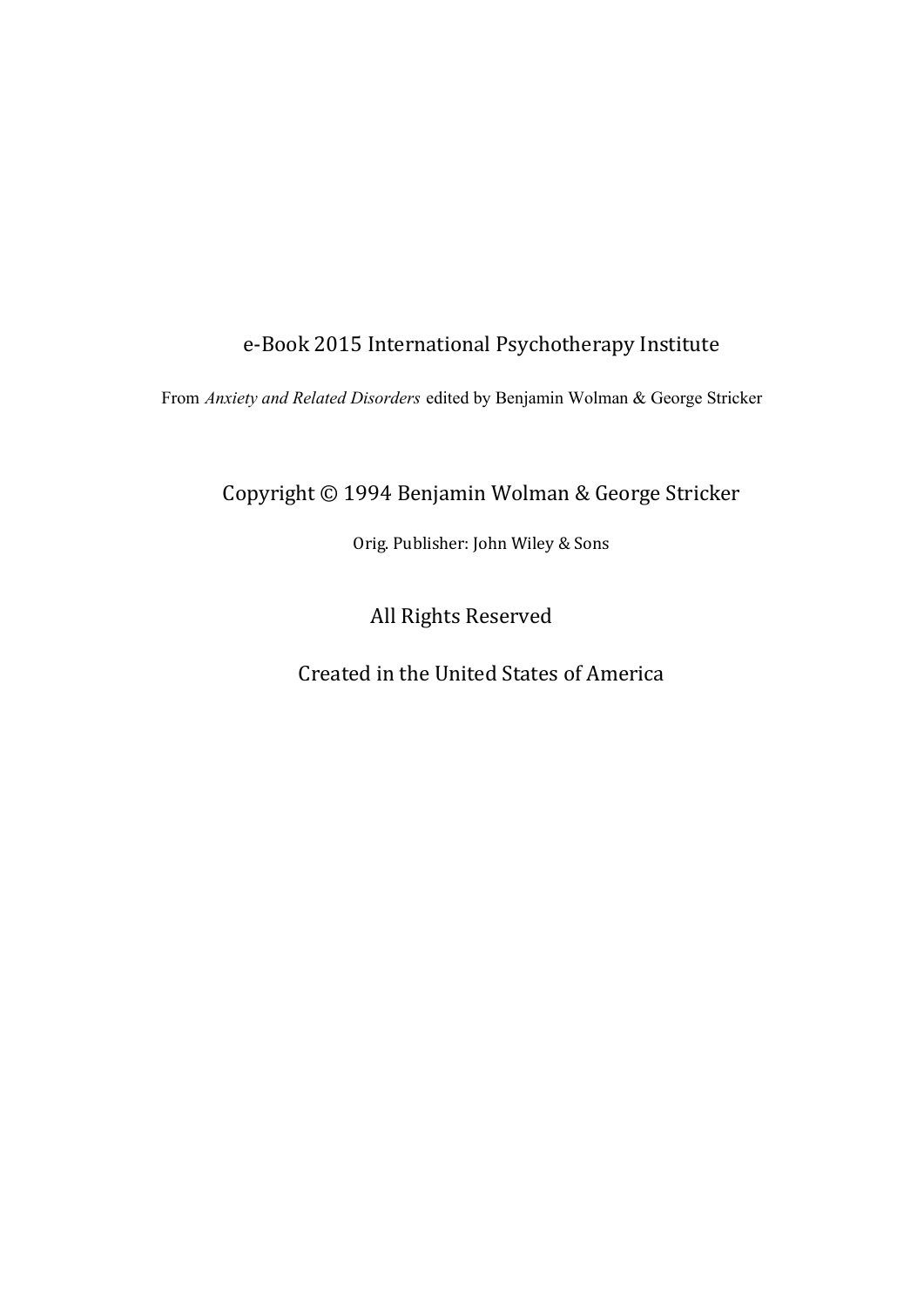# **Table of Contents**

A TRANSACTIONAL/INFORMATION MODEL

AN INDIVIDUAL/RELATIONAL MODEL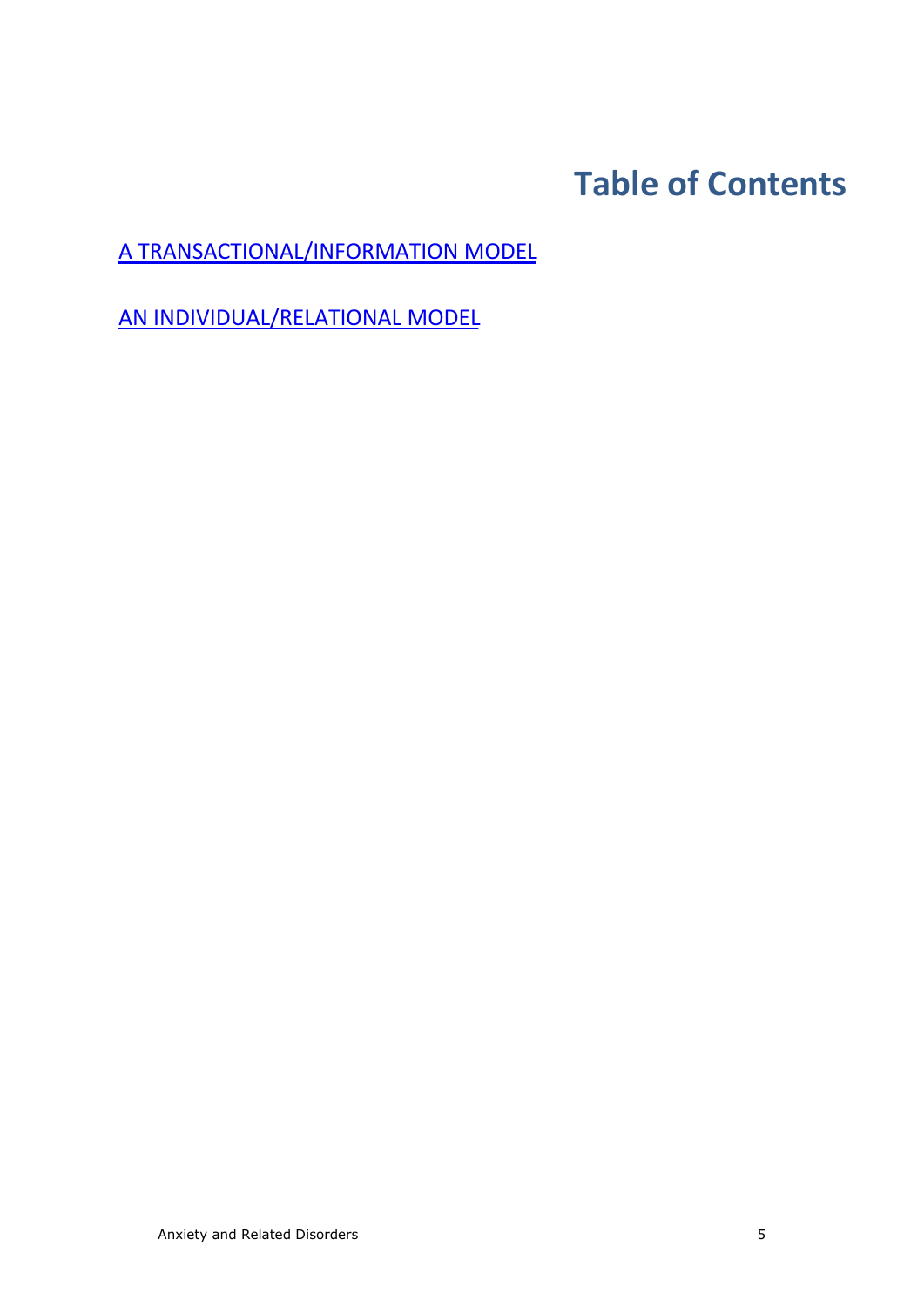## **Author**

#### **Michael D. Zentman, PhD**

Adjunct Assistant Clinical Professor The Gordon Derner Institute of Advanced Psychological Studies Adelphi University Garden City, NY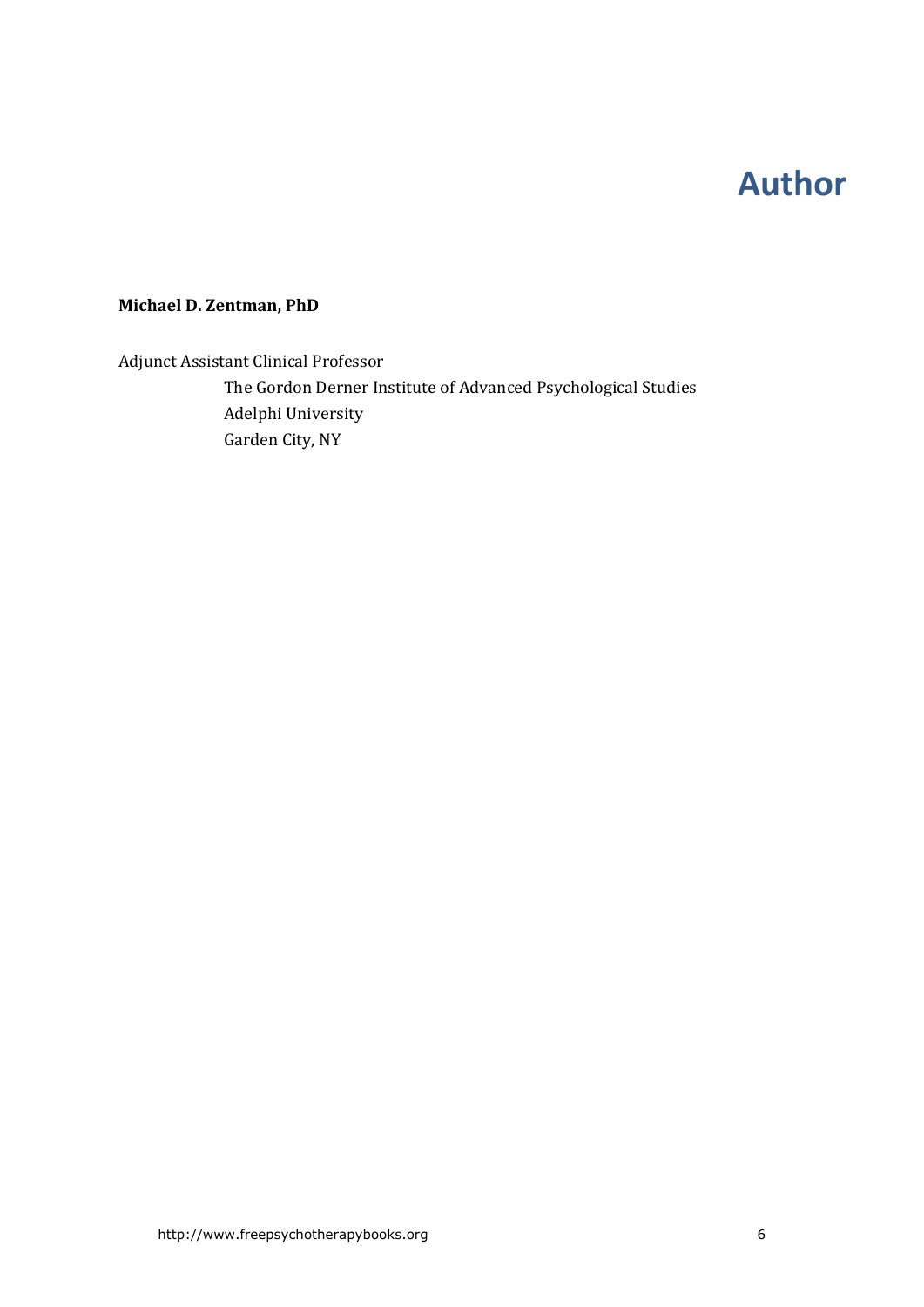### **Anxiety and Family Therapy**

#### MICHAEL D. ZENTMAN, PhD

Systemic family therapy, the most prevalent model of family treatment today, views the individual as an integral component of a unit of organization —the family. Systems theory postulates that a person cannot be viewed, nor treated, out of the context in which that person is embedded. This context, the family, may be the nuclear family (one generation) or the extended family (three or more generations). Regardless of whether the focus is the nuclear or extended family, the pathology experienced by an individual is viewed as a manifestation of some level of dysfunction in the family system. The identified patient (IP), the individual that the family is presenting for treatment, is expressing the family's conflict through the metaphor of a symptom. The IP may be viewed as the weak link in the system, the family member who is most vulnerable to stress and, therefore, most likely to develop the symptom. Or one might see the IP as the individual who is most attuned and sensitive to the dysfunction in the system and capable of expressing it in order to facilitate resolution. In either case, the individual's symptoms reflect a family dysfunction rather than an intrapsychic phenomenon. Anxiety, traditionally viewed as an internal psychological process signaling danger, can be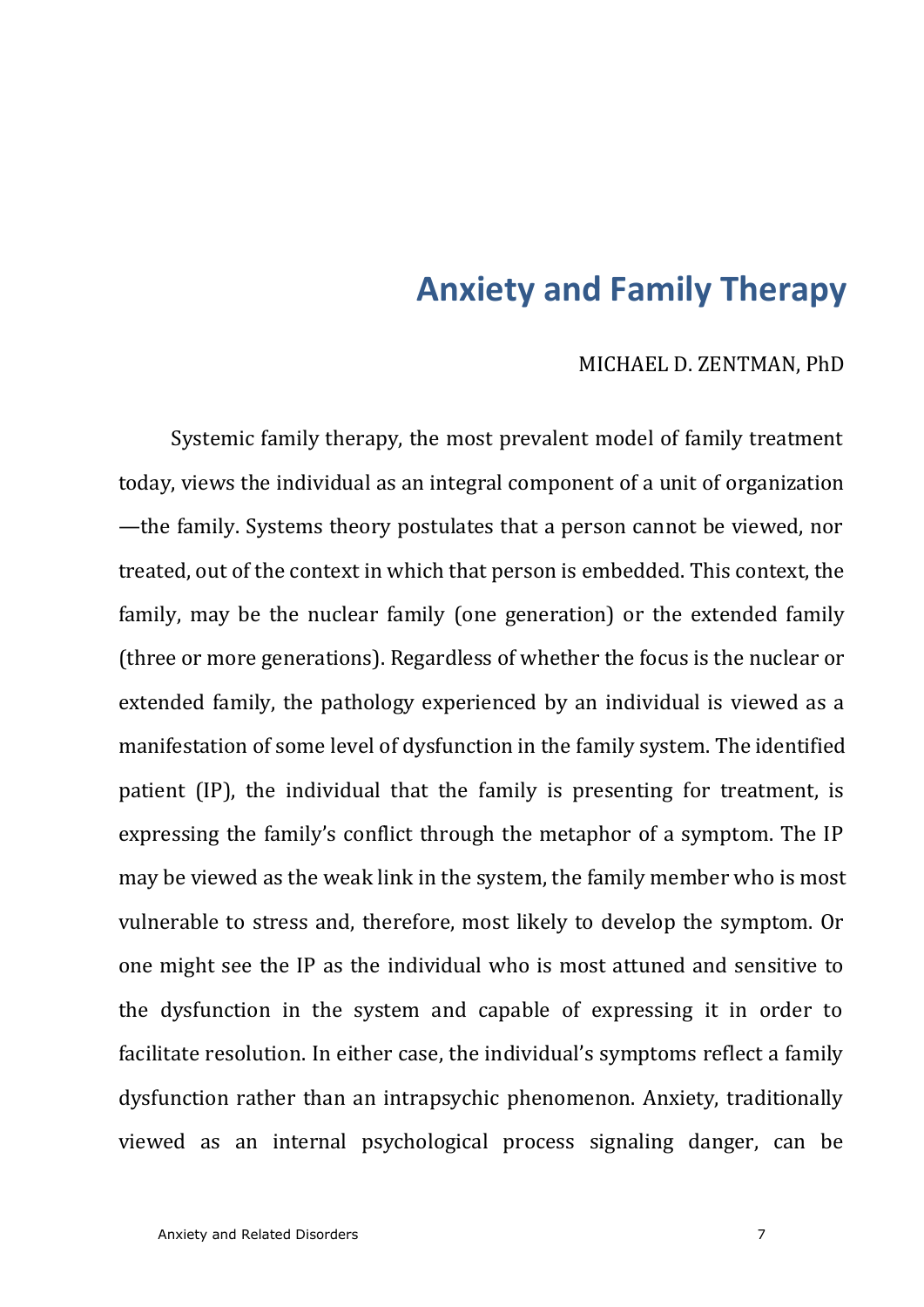examined in the context of the family system.

Nathan Ackerman (1954) was the first clinician to report the treatment of whole families on an ongoing basis. In his effort to clarify the nature of family dynamics and their influence on an individual's psychological functioning, he described the family as a, "conveyor belt for anxiety and conflict.  $\cdot$ ." (p. viii). He observed the "contagion of mental illness" that affects all family members with such intensity that no one family member can be immune to its destructive effects. Ackerman observed a process in families in which anxiety shifted erratically from one person to another or from one family pair to another. Although unaware of the impact of his observations on the final direction taken by family theory, his interactive formulations anticipated the current systemic conceptualization of family dynamics.

Like most of the pioneers in family therapy, Ackerman was trained psychoanalytically. This is apparent in theoretical formulations that continuously weave together psychoanalytic concepts and family relational observations in an effort to formulate a separate theory of family treatment. A radical shift took place when Don D. Jackson (1957), also psychoanalytically trained, abandoned the prevailing view of individual psychopathology in favor of the revolutionary belief that pathology did not exist in the individual, but only within relationships. To Jackson, emotional dysfunction and symptomology could be traced to family interaction and pathogenic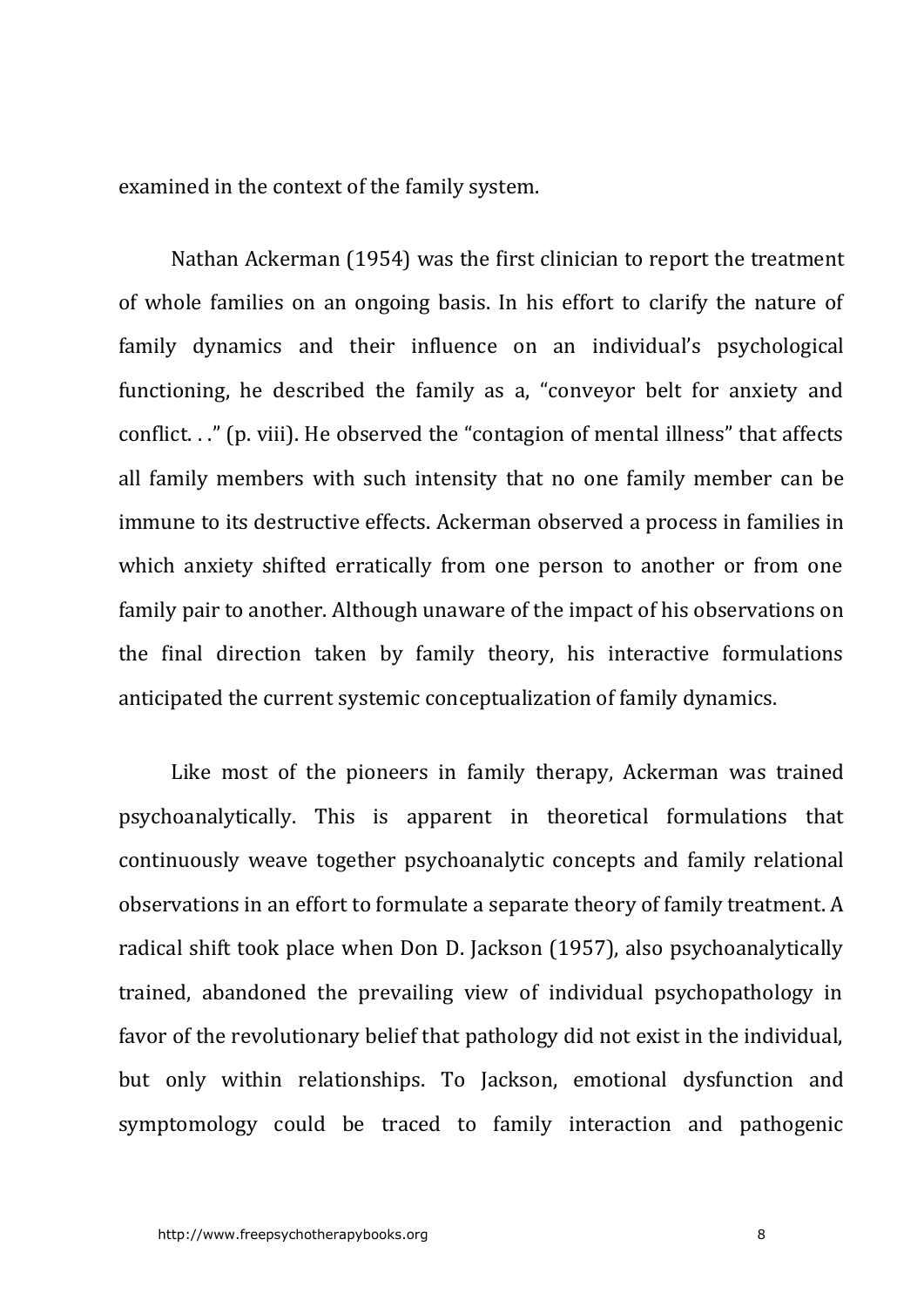relationship patterns. The patient was seen as the individual who manifested the covert pathology of the family. Jackson referred to this member of the family as the identified patient, since the actual patient was the family as a whole. Treatment entailed the use of strategic interventions aimed at altering patterns of interaction within the family. Jackson's total rejection of psychoanalytic constructs in favor of observable family interaction was to have a profound effect on the evolving field of family therapy.

As a result of Jackson's view that family theory and psychoanalytic theory were antithetical, a polarization occurred in the family therapy movement. As noted by Samuel Slipp, Watzlawick, Beavin, and Jackson (1967) saw psychoanalysis as discontinuous with systems theory because of its reliance on energy concepts rather than information and transactional patterns to explain motivation and behavior. Jackson and his colleagues erroneously believed that all schools of psychoanalysis subscribed to drive theory when, in fact, much of psychoanalysis had moved beyond this conceptualization to include relationships and issues of adaptation. "The intrapsychic level is not a closed system, ... but interacts with and determines the interactional level." (Slipp, 1984, p. 34). But the polarization had already taken place. Two models of family systems theory were evolving. One adhered to Jackson's original premise that all psychopathology can be understood within the context of information exchange or transactional patterns. The other incorporated the concept of the family as a system with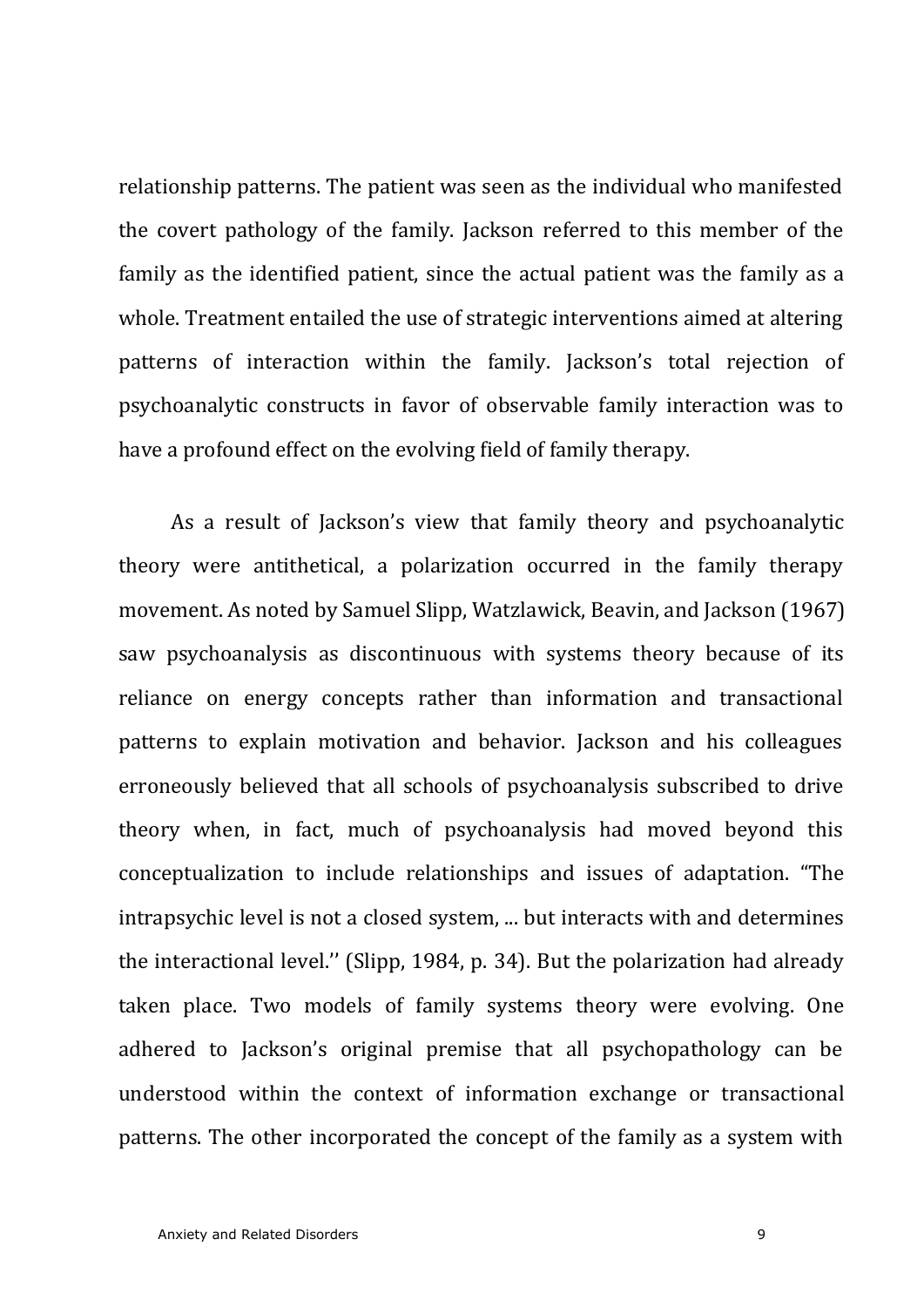the traditional view of the individuals as separate entities possessing an inner life affecting both themselves and the family as a whole.

#### **A TRANSACTIONAL/INFORMATION MODEL**

Some of the leading theorists subscribing to the transactional/information model include Salvador Minuchin, Jay Haley, John Weakland, Mara Selvini Palazzoli, and Paul Watzlawick. They rely exclusively on patterns of interaction between family members: behavioral, cognitive, or both. Since dysfunctional processes occur in the relational field, between family members rather than within individuals, affective experience is relevant only to the extent that it manifests itself in dyadic interchanges. Anxiety, as an intrapsychic process, is not applicable to these models of family therapy unless it becomes an observable event between two or more people.

Minuchin (personal communication, February 1992) when asked what is the place of anxiety in Structural Family Therapy, replied, "I do not think structural people recognize anxiety." This is true particularly in structural work where transactional patterns of behavior are the medium through which dysfunctional family organization is expressed. While anxiety can be a target symptom in treatment, it does not have a place in the theory of these models of family therapy.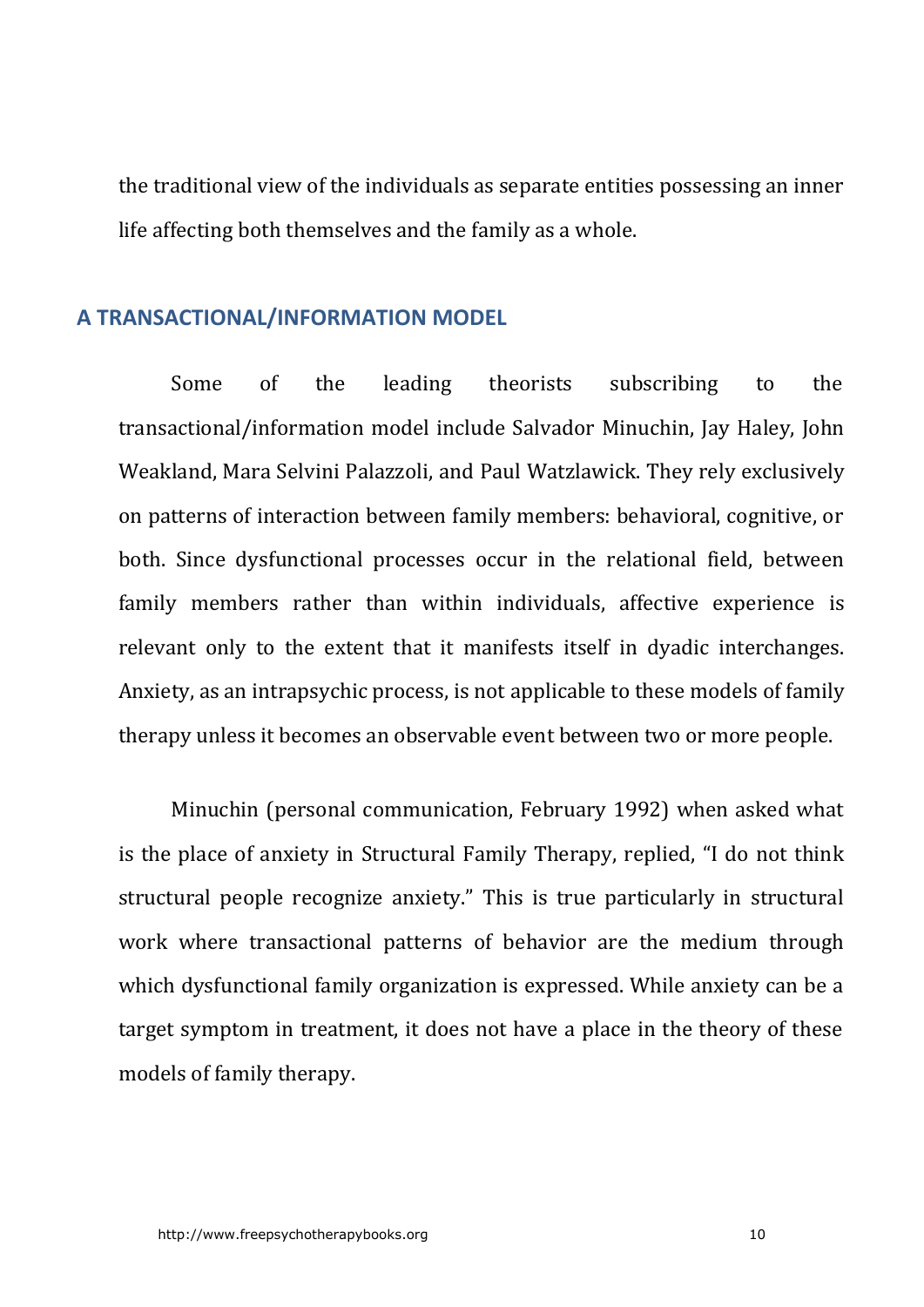#### **AN INDIVIDUAL/RELATIONAL MODEL**

Several theorists approach the family systemically without excluding individual intrapsychic processes including Murray Bowen, James Framo, Ivan Boszormenyi-Nagy, and Carl Whitaker. This list is not comprehensive and in this chapter only Bowen's work will be examined in detail. What they all share is the basic belief that an individual, in addition to being influenced by the push and pull of the family, has an inner life that affects and is affected by the system. Boszormenyi-Nagy considers internalization of objects as a key determinant in his theory on patterns of loyalty (Boszormenyi-Nagy & Spark, 1984, p. 25). Whitaker is constantly living and working in his own and the family's unconscious and primary process. Bowen refers to the need for an, "analysis of deeper intrapsychic problems" in the latter stages of treatment  $(1990, p. 114)$ . While these theorists are fully committed to the belief that all emotional processes are intimately linked to the family system, they also recognize the existence and importance of the individual's inner experience.

The focus of the remainder of this chapter will be on the work of Murray Bowen, including an overview of Bowen theory, a detailed examination of his theory of anxiety and its place in the family system, followed by treatment considerations. Bowen theory assumes that an understanding of human behavior includes the study of the individual and the relational system. For Bowen, the individual can be understood within the context of two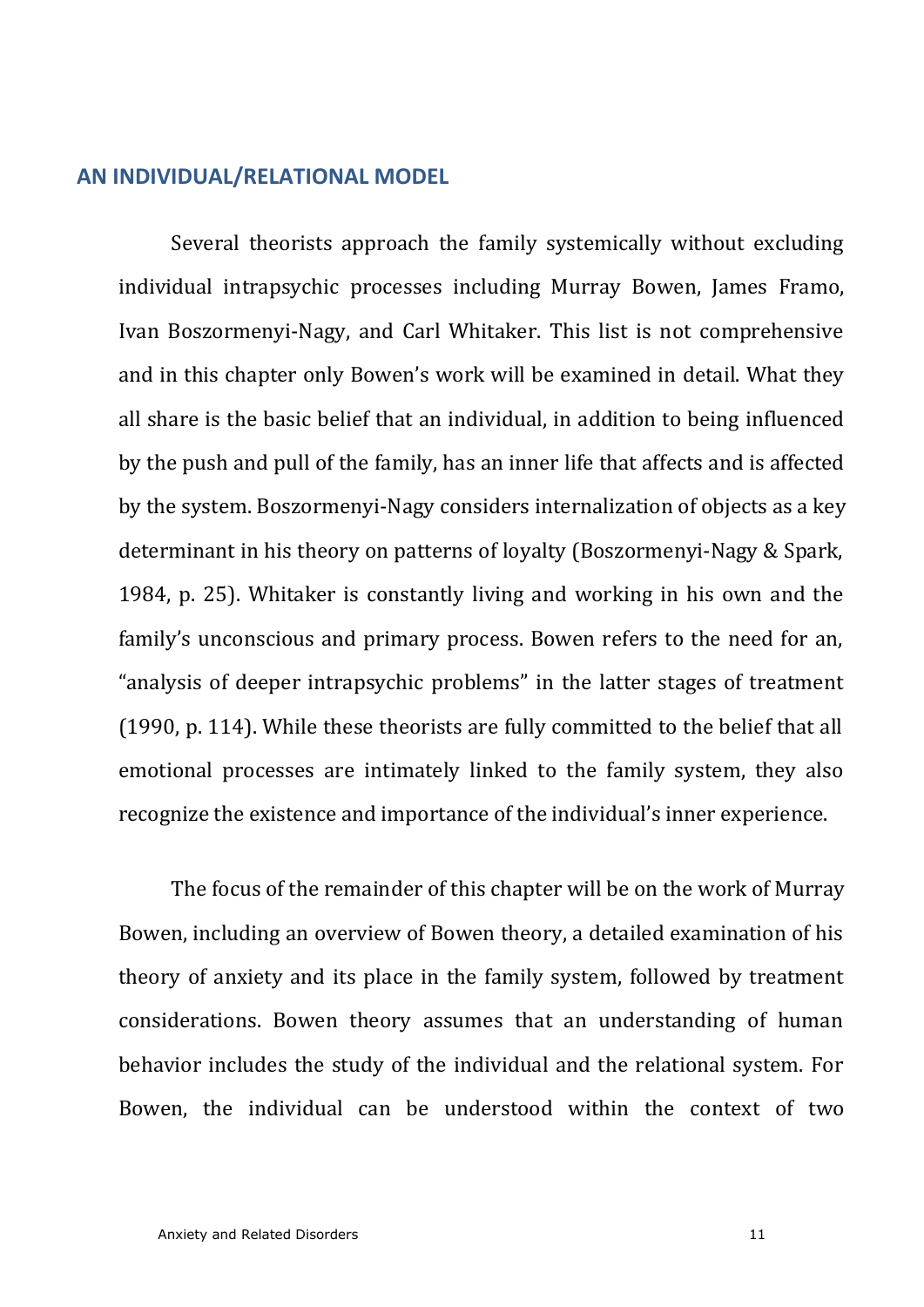interacting variables: the degree of differentiation of self and the degree of chronic anxiety. Kerr and Bowen (1988) define differentiation as, "the ability to be in emotional contact with others yet still autonomous in one's emotional functioning" (p. 145). This definition refers to a person's capacity to be involved with others in meaningful relationships without experiencing a loss of self; to the person's capacity to manage individuality and togetherness within a relationship system.

Bowen considered individuality and togetherness to be the primary forces that influence the operation of the family emotional system. Individuality is demonstrated in a person's capacity to be distinct; to feel, think, and act for oneself without concern about whether others feel, think, and act in the same way. The responsibility for happiness, comfort, and wellbeing is one's own. Other people are not blamed for one's shortcomings or failures. Bowen called this the "I" position (Bowen, 1990). Togetherness, or the "we" position, reflects an individual's striving to act, think, and feel like others and have others act, think, and feel like themselves. It defines family members' shared beliefs, attitudes, and philosophies. When a person is in the "we" position, there is a tendency to feel responsible for the experiences of others and hold others to be responsible for one's own feelings, thoughts, and actions. The degree of differentiation of self is a function of the balance between the forces of individuality and the forces of togetherness. Higher levels of differentiation typically accompany a greater capacity for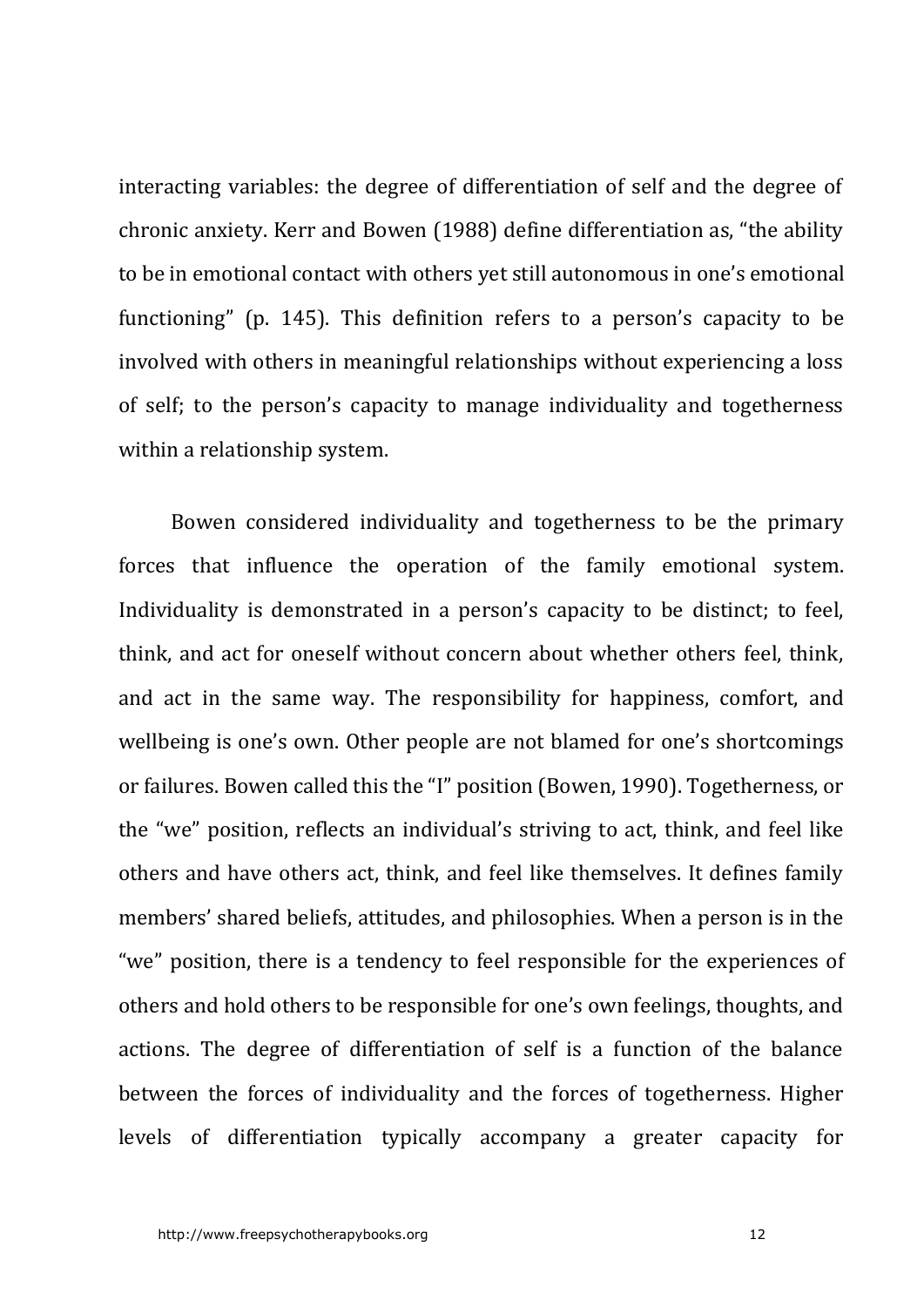individuality, while lower levels of differentiation correlate with an intolerance for individuality and an excessive need for togetherness. In more practical terms, individuality and togetherness refers to the amount of "life" energy" (Kerr & Bowen, 1988) each person invests in a relationship and the amount they direct to their lives separate from the relationship. A state of balance exists and a relationship can develop when each person invests a comparable amount of "life energy" and retains a corresponding amount to direct their own lives. As an outgrowth of this process, people with similar levels of differentiation are drawn to each other and the two people can coexist in a state of relative harmony, with neither feeling too little or too much involvement.

Bowen proposed a scale of differentiation that outlines the qualities of individuals within four ranges of functioning. Before discussing the profiles, a distinction must be made between a person's "basic" and "functional" level of differentiation. Basic level refers to an individual's actual degree of differentiation based on overall assessment of functioning in family relationships, job performance, social relationships, and physical and psychological health over the course of one's lifetime. It can be conceptualized as a person's actual level of differentiation unaffected by external stimuli, not dependent on the relationship process. Functional differentiation is a measure of an individual's current level of functioning and is dependent on the relationship process. It can either be higher or lower than basic level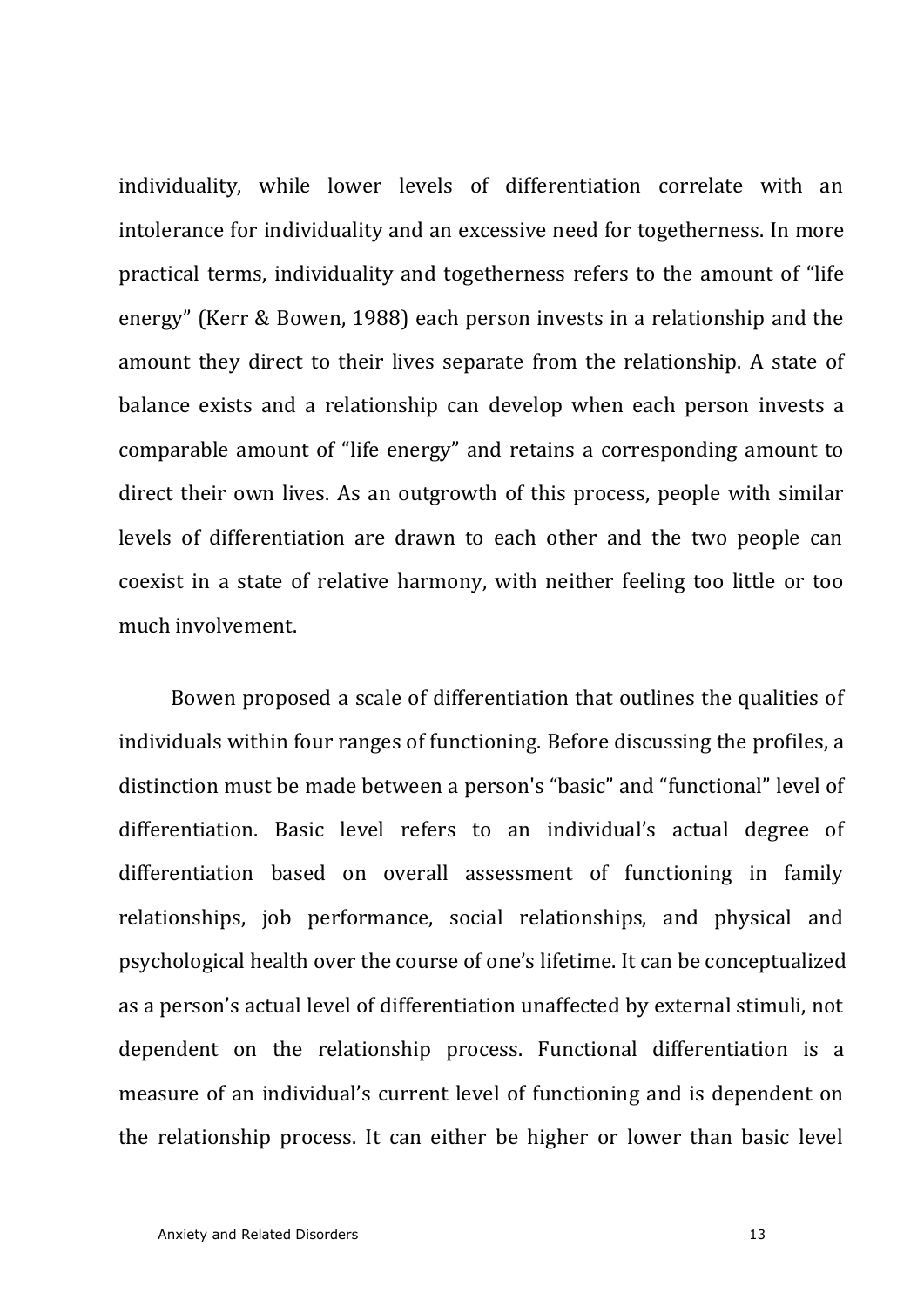depending upon several factors. People with low levels of basic differentiation will appear higher or lower on the scale under various conditions. As long as environmental, social, economic, and relational stress is low, they can function quite well. Capacity to adjust is enhanced by available supports. When stress is high, functional level diminishes. A person can also appear to function higher on the scale of differentiation in a relationship in which the partner underfunctions. The effect on the partner, however, is a lower level of functional differentiation. Bowen's scale (Bowen, 1990, p. 366) refers to basic differentiation and is divided into four groups:

- 1. Low level of differentiation—0 to 25: These people live in a feelingdominated world in which it is impossible to distinguish feeling from fact. They are totally relationship bound and lack a cohesive sense of self separate from others. For this reason, their relationships are usually conflictual and difficult to maintain. They experience high levels of chronic anxiety and strive, above all, to find comfort either in extremely dependent relationships or through some other means such as drugs or religious dogma. Since they cannot effectively differentiate between feelings and thoughts, they are almost totally governed by emotional reactivity to external events. Incapable of making decisions for themselves, their thoughts and actions are usually derived from opinions of others. Responses range from automatic compliance to extreme oppositionalism.
- 2. *Moderate level of differentiation—25 to 50*: People in this range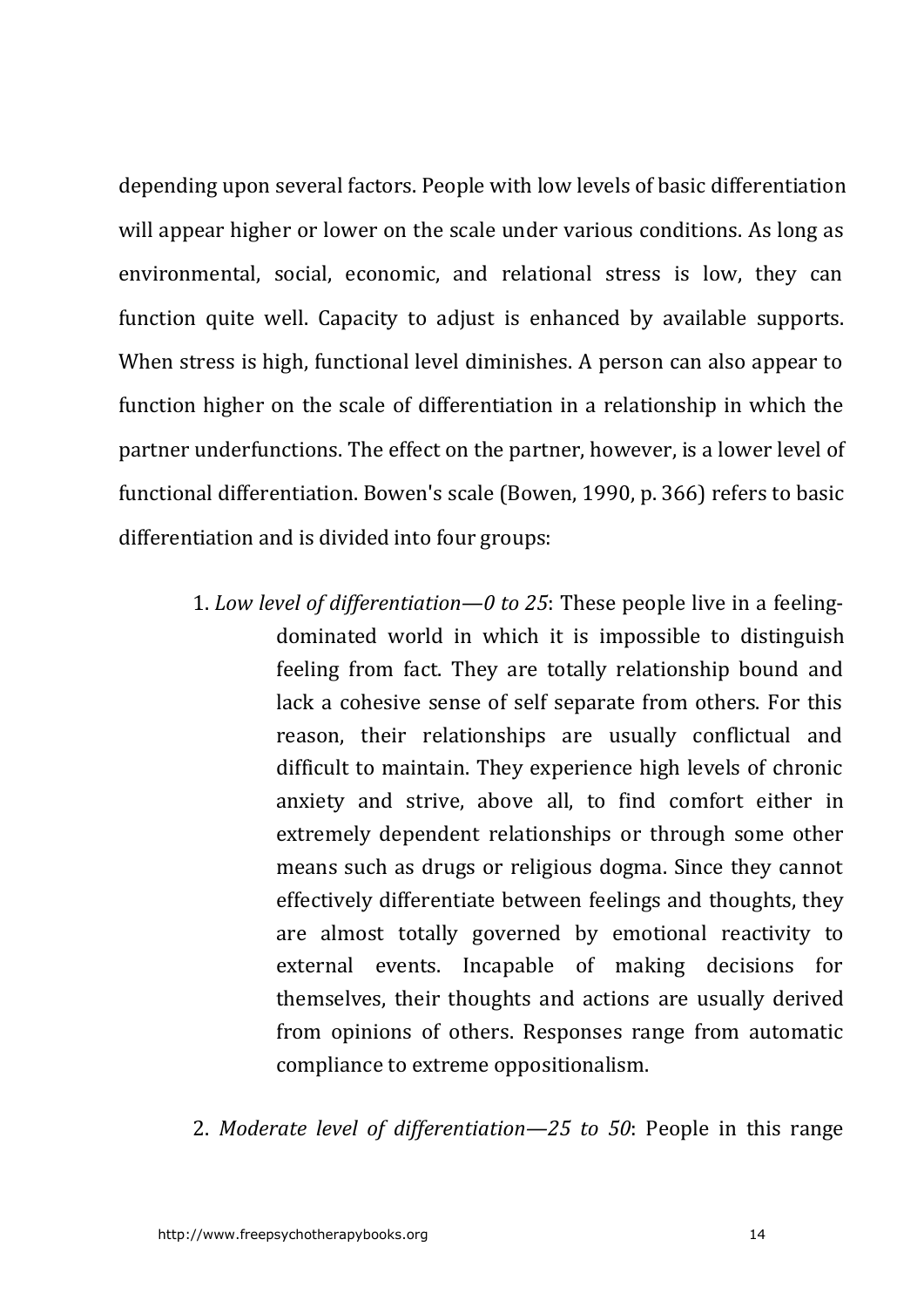have poorly defined selves, but have the capacity to begin to distinguish between feeling and thought. They continue to be overly influenced by emotional processes and, lacking in beliefs and convictions of their own, are prone to conform to prevailing ideologies. They typically seek outside authorities, such as religion, cultural values, philosophy, rules, the law and politics to define and support their own viewpoints. In the mid-range, 35 to 40, people are sufficiently adaptive and do not manifest the extreme impairment evident in people on the lower end of the scale. Yet they remain highly reactive to emotional stimuli and are sensitized to emotional disharmony. Self-esteem is dependent on others and much energy is invested in the goal of pleasing others in an ongoing effort to receive praise and approval. These people have a well-developed pseudoself based on adaptation to external beliefs, attitudes, and philosophies. It is created by emotional pressure and can be modified by emotional pressure. Nevertheless, it provides the individual with an ability to reduce anxiety and enhance emotional and physical functioning. Although it lacks the foundation of a solid self, it can effectively provide stability in the person's life. People in the 40 to 50 range have a better developed solid self and are less likely to be severely impaired and more likely to recover completely from the effects of stress.

3. *Moderate to good level of differentiation—50 to 75*: In this range, the capacity to think independently is sufficiently developed to allow the individual to function autonomously without being dominated by the emotional system. People are freer to make choices of their own, unrestrained by attitudes and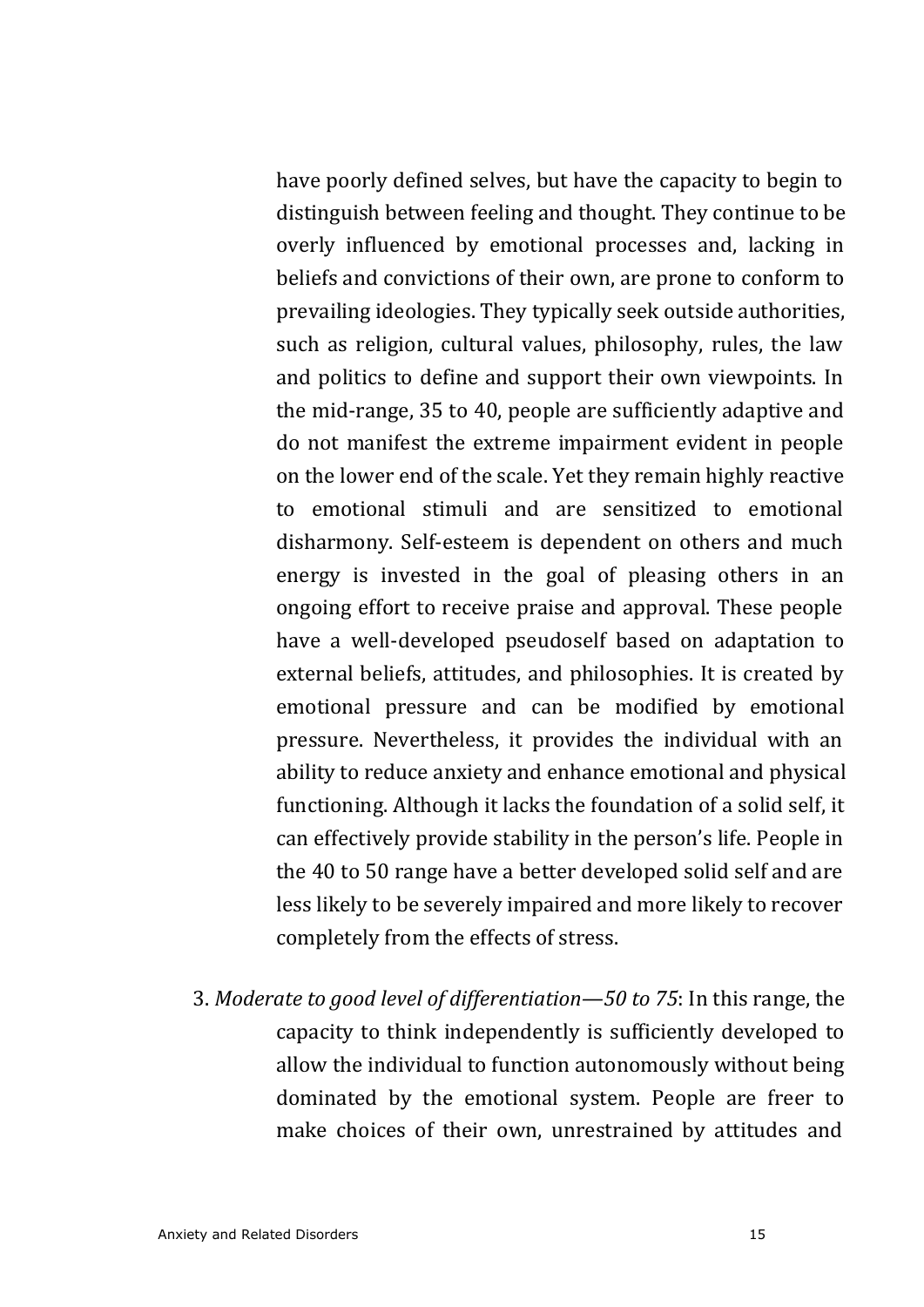opinions of others. There is less chronic anxiety and less emotional reactivity. This enables the person to move freely between emotional closeness and selfdirected activity.

4. *High level of differentiation—75 to 100*: Individuals in this range are sure of their beliefs and convictions without the need to be dogmatic and rigid. They can listen to another point of view and modify their own if necessary. This person can listen without reacting and can communicate without antagonizing. Functioning is not affected by praise or criticism and expectations of self and others are realistic. Levels of chronic anxiety are low and most stress is tolerated without becoming symptomatic. For Bowen, the upper ranges of this level are, for the most part, hypothetical.

Level of differentiation determines a person's capacity to adapt to stress and reflects the amount of chronic anxiety experienced in a relationship system. The lower the differentiation, the greater the chronic anxiety. Kerr and Bowen (1988, p. 113) define chronic anxiety as a "process of actions and reactions that, once triggered, quickly provides its own momentum and becomes largely independent of the initial triggering stimuli." In fact, the individual responds to the disturbance in the balance of the relationship, rather than to the triggering event itself. When the relationship is relied on to provide for all of one's social, emotional, and psychological needs, a condition of hypersensitivity is created to the slightest threat to the relationship. A state of chronic anxiety results from the constant fear of change or loss. The level of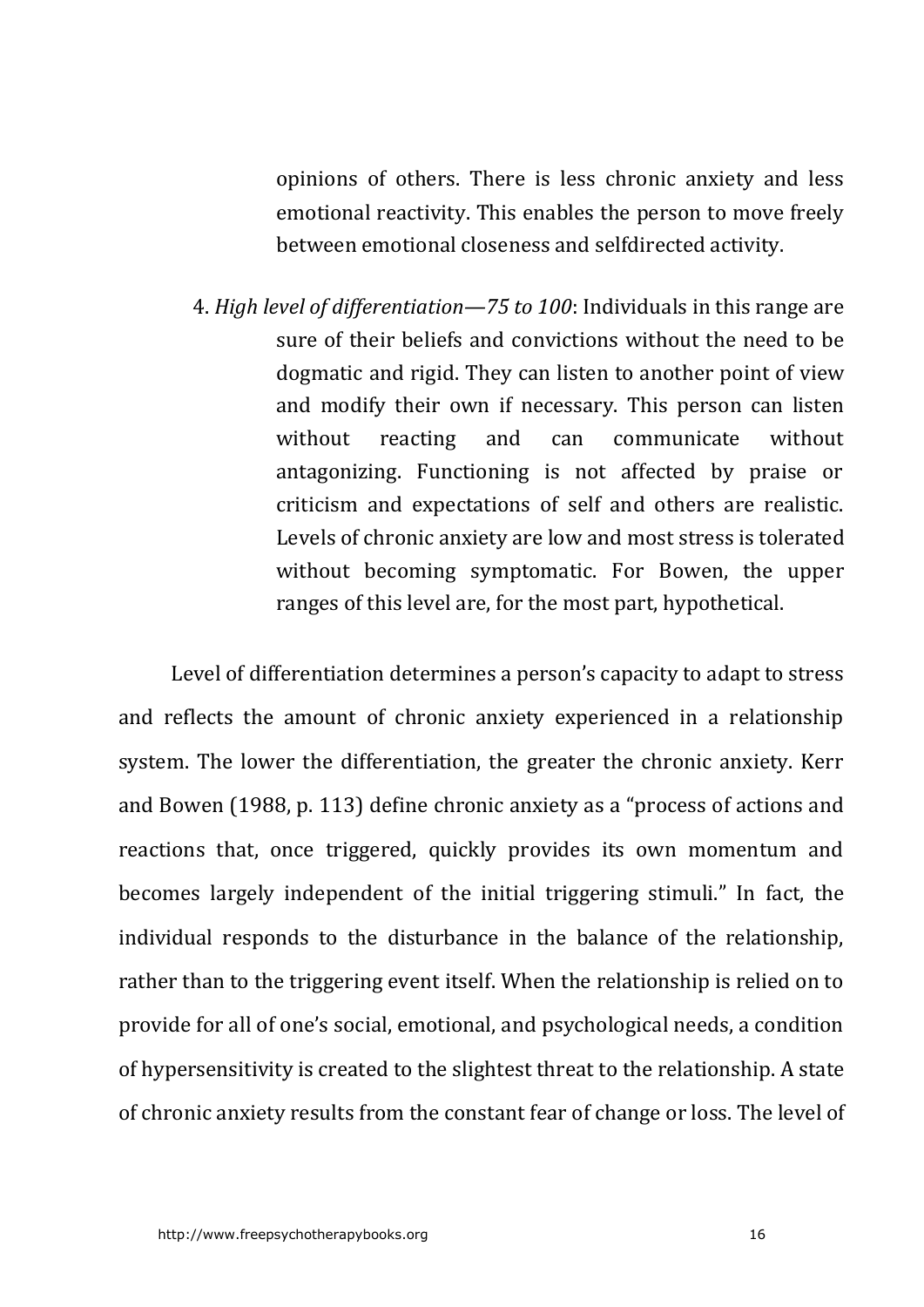chronic anxiety is a function of the person's level of basic differentiation. Kerr and Bowen (1988) offer an explanation for why chronic anxiety increases as differentiation decreases. Since differentiation reflects the extent of one's emotional separation from family of origin, the less differentiated, the greater the anxiety about living independently and becoming a responsible adult. People in the  $0$  to  $25$  range of differentiation have achieved minimal separation and are continuously overwhelmed with anxiety. With little access to the intellectual system, anxiety escalates and runs rampant. Those individuals in the 25 to 50 range experience a less intense version of chronic anxiety than people lower on the scale. The anxiety most often takes the form of worry, uncertainty, rumination, anticipating the worst, fear of disapproval, concerns over one's inadequacy, and feeling overloaded with responsibility. Well-differentiated people do not depend on others to provide affirmation nor are they inordinately responsible for the psychological well being of others, which leaves them feeling fairly calm and relatively free of chronic anxiety.

The management of chronic anxiety is a complex process that occurs within relationships and within the individual. A relationship develops when two people with similar levels of differentiation find each other. They bring into the relationship an amount of chronic anxiety related to the degree of their struggle to function independently. Initially a good deal of relief from the anxiety will be experienced as each person focuses on the other and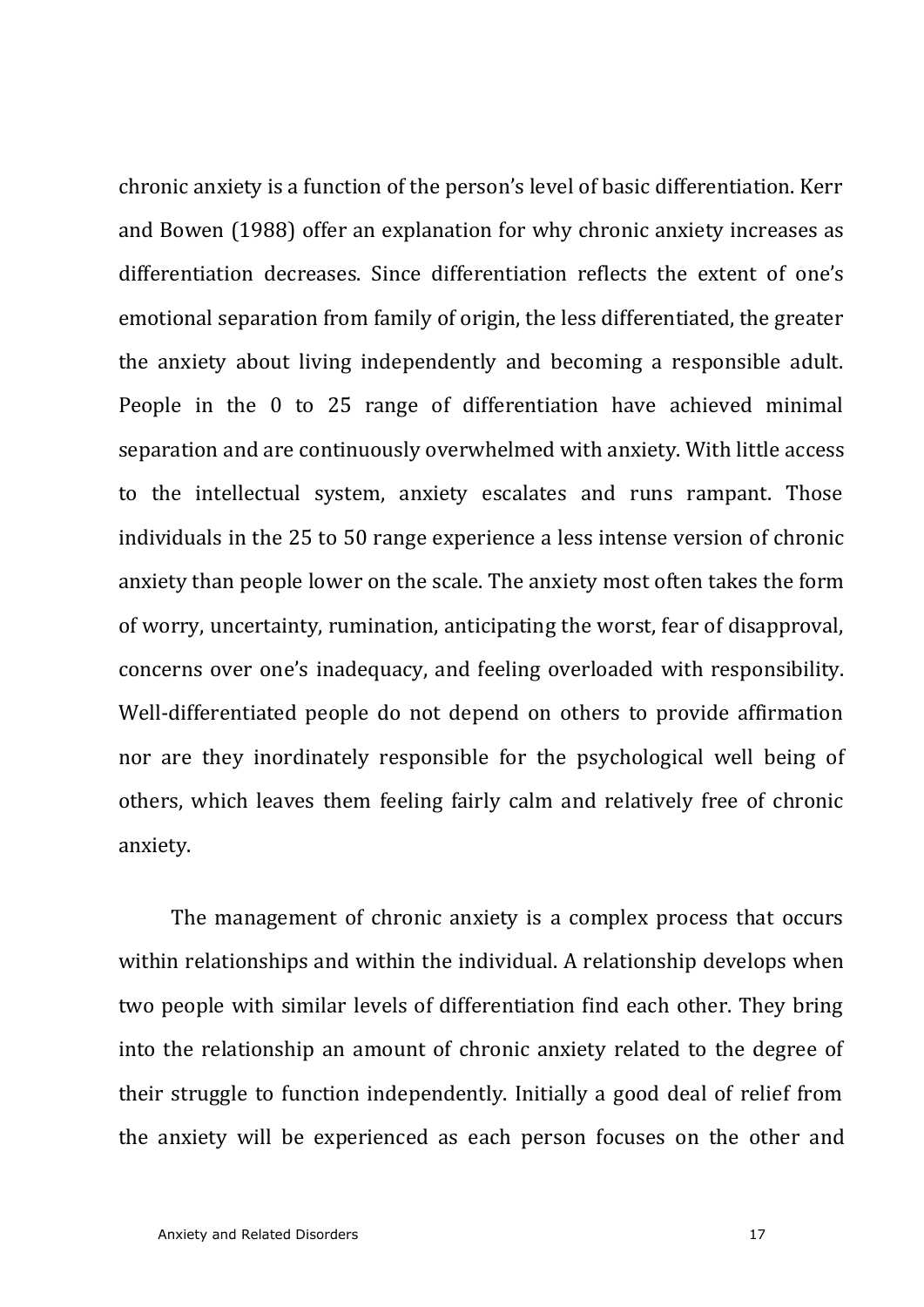provides mutual approval and reinforcement. With low and moderately differentiated couples, neither enters the relationship with a complete sense of self and they compensate each other for the missing ingredients. Together they are a whole person. This initial period of bliss, however, is not likely to last. With reduced individual functioning, each person's well-being and freedom from anxiety hinges on the relationship. Any perceived threat to its balance will threaten harmony and unleash their anxiety.

As differentiation decreases, couples become highly reactive when faced with anxiety. They do not have the capacity to problem solve in a thoughtful manner and must resort to one of several methods to bind the anxiety: adaptation, distancing, conflict, and triangulation. Through the process of adaptation, one or both people accomodate to the relationship with the goal of restoring harmony. When each one accomodates, they give up some individuality to temporarily reduce the threat to togetherness. The price they pay is a further reduction in separateness and decreased flexibility of the relational system. The temporary gain of reduced anxiety is offset by the increased risk of further deterioration of the relationship. When only one person accomodates and sacrifices personal functioning to preserve harmony, they conform to the perceived wishes of the other. In the process, they lose self to the relationship while their partner gains self. This will be reflected in levels of functional differentiation. The one who adapts will underfunction while the other will overfunction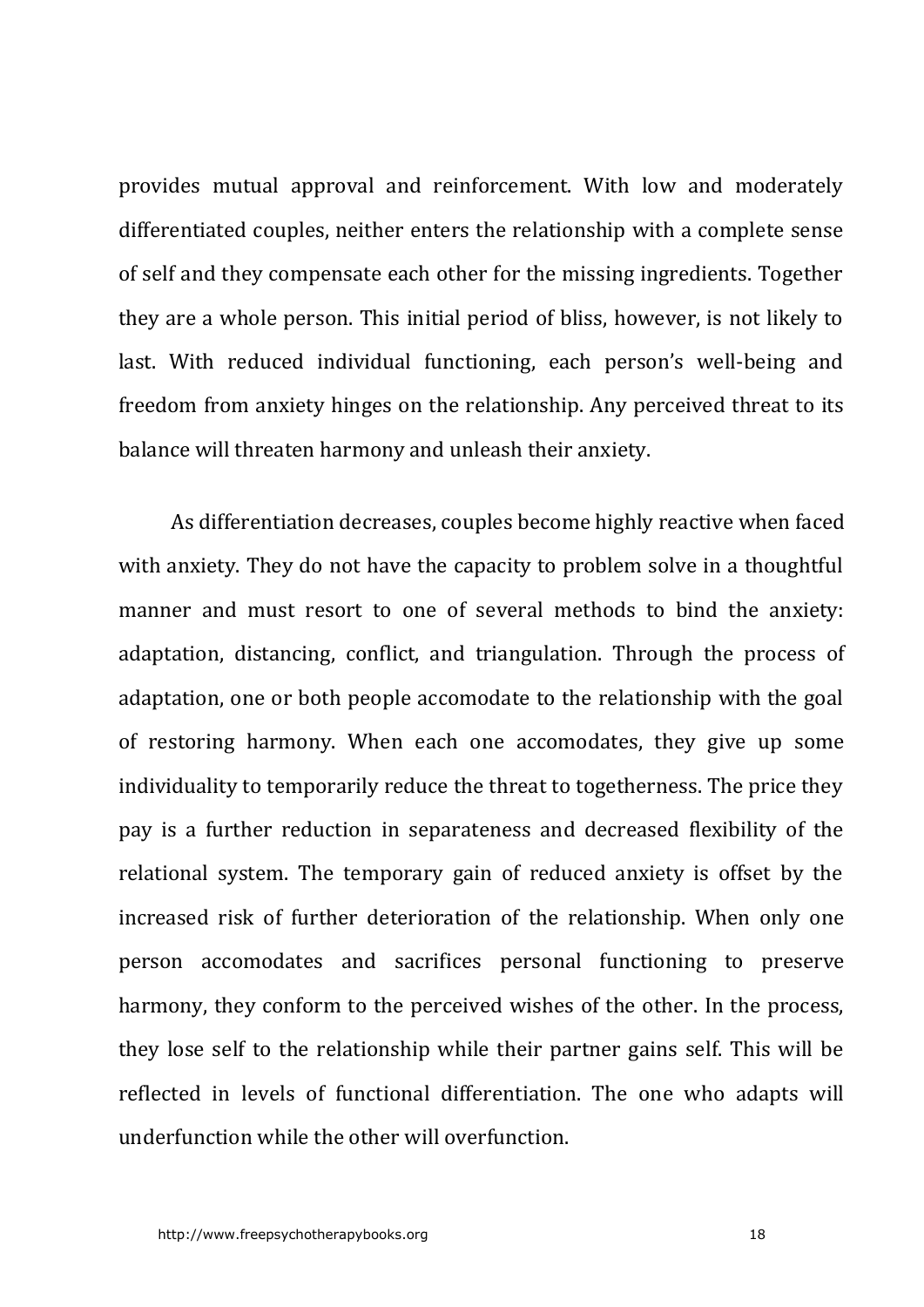The creation of distance provides people with emotional insulation from each other. As distance increases, anxiety decreases. While this is an effective strategy to manage chronic anxiety in a relationship, the price is a loss of emotional closeness. Conflict, while creating the appearance of distancing, is actually a more complex process in which the intensity of interaction provides emotional contact while the anger facilitates emotional distance. The basis of the conflict is each person's attempt to control how the other person thinks and acts while simultaneously resisting the attempts of the other to do the same. In other words, they both push for more togetherness while tenaciously holding on to individuality. The anxiety is absorbed in the ongoing conflict. Since it is the process rather than the content of the conflict that is important, the relationship, if sufficiently undifferentiated, will remain chronically embattled.

Triangulation is a process whereby the anxiety generated within a twoperson relationship is diluted by the addition of a third party. Anxiety is reduced in the following way (Bowen, 1990, p. 478), "As tension mounts in a two-person system, it is usual for one to be more uncomfortable than the other, and for the uncomfortable one to 'triangle in' a third person by telling the second person a story about the triangled one. This relieves the tension between the first two and shifts the tension between the second and third." The original two people, the 'insiders' of the initial relationship, pull in the third person, the 'outsider,' who now becomes an 'insider' thereby reducing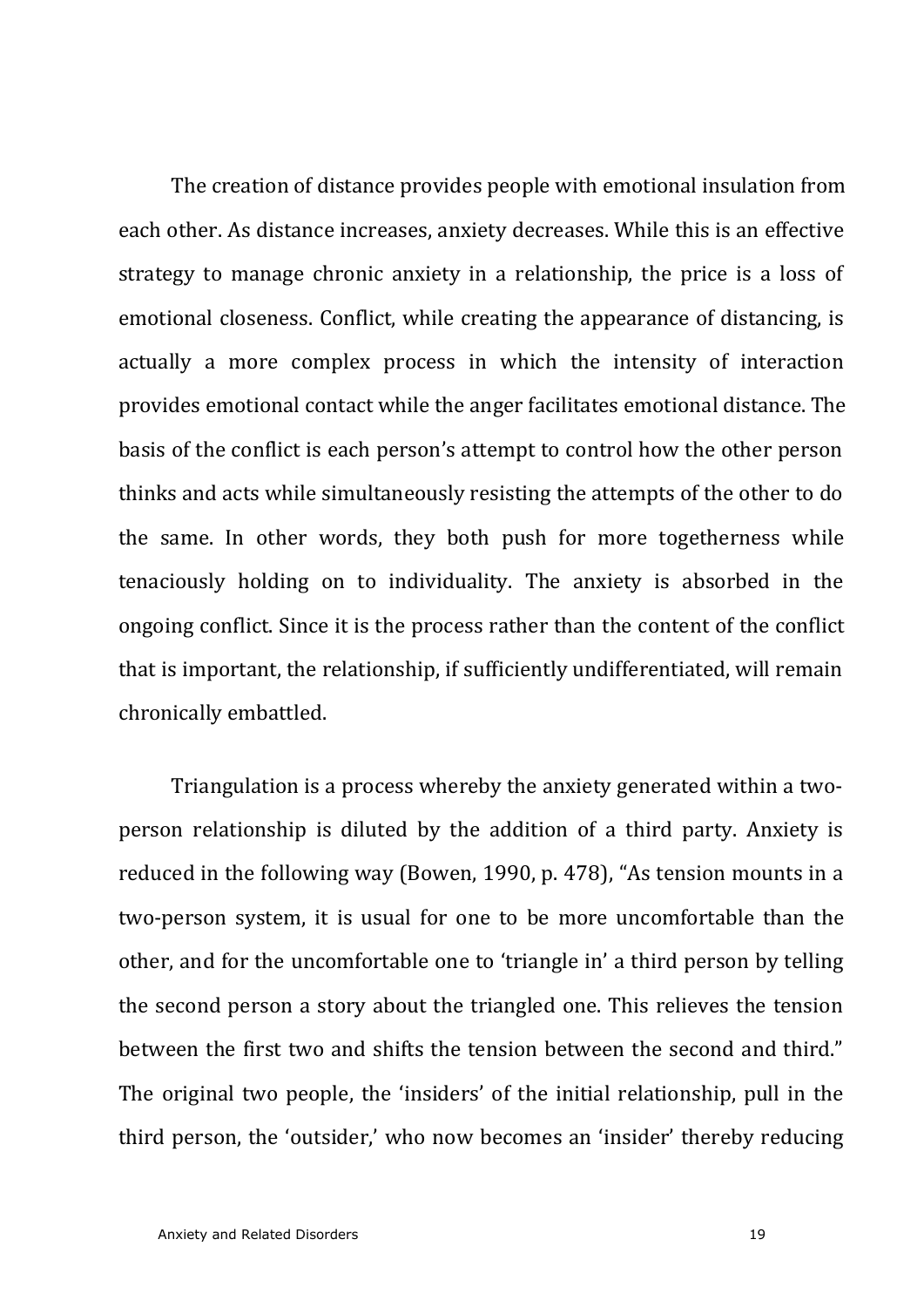the intensity between the first two. Triangles are repetitive and become very predictable with each family member filling their role as "anxiety generator," "anxiety amplifier," and "anxiety dampener," (Kerr & Bowen, 1988, p. 142). The "generator" sets the emotional tone, gets nervous about a problem, and is often accused of upsetting people. Due to an inability to remain calm, the "amplifier" adds to the problem by exaggerating its urgency and paves the way for the "dampener" to introduce emotional distance in order to control reactivity. While in the short run this will maintain a degree of calm, in the long run, the process of triangulation is perpetuated since no one in the triangle assumes responsibility for their own anxiety. A commonly encountered triangle in clinical practice is father-mother-child. Tension between the couple, in which the father is usually the detached, uninvolved "outsider," is detoured through the child who develops an intense relationship with mother; either conflictual or overly intimate. Mother and child are now the "insiders" and the original dyad, the marital couple, are no longer faced with the intolerable tension.

Although relationships are the most effective anxiety-binders, individuals have other alternatives. People with low levels of differentiation are highly reactive to others and can reduce their anxiety through avoidance of relationships. However, since undifferentiated people also have great emotional need for others, becoming a loner is rarely the preferred option. Substance abuse (including alcohol, tranquilizers, and illegal drugs) is a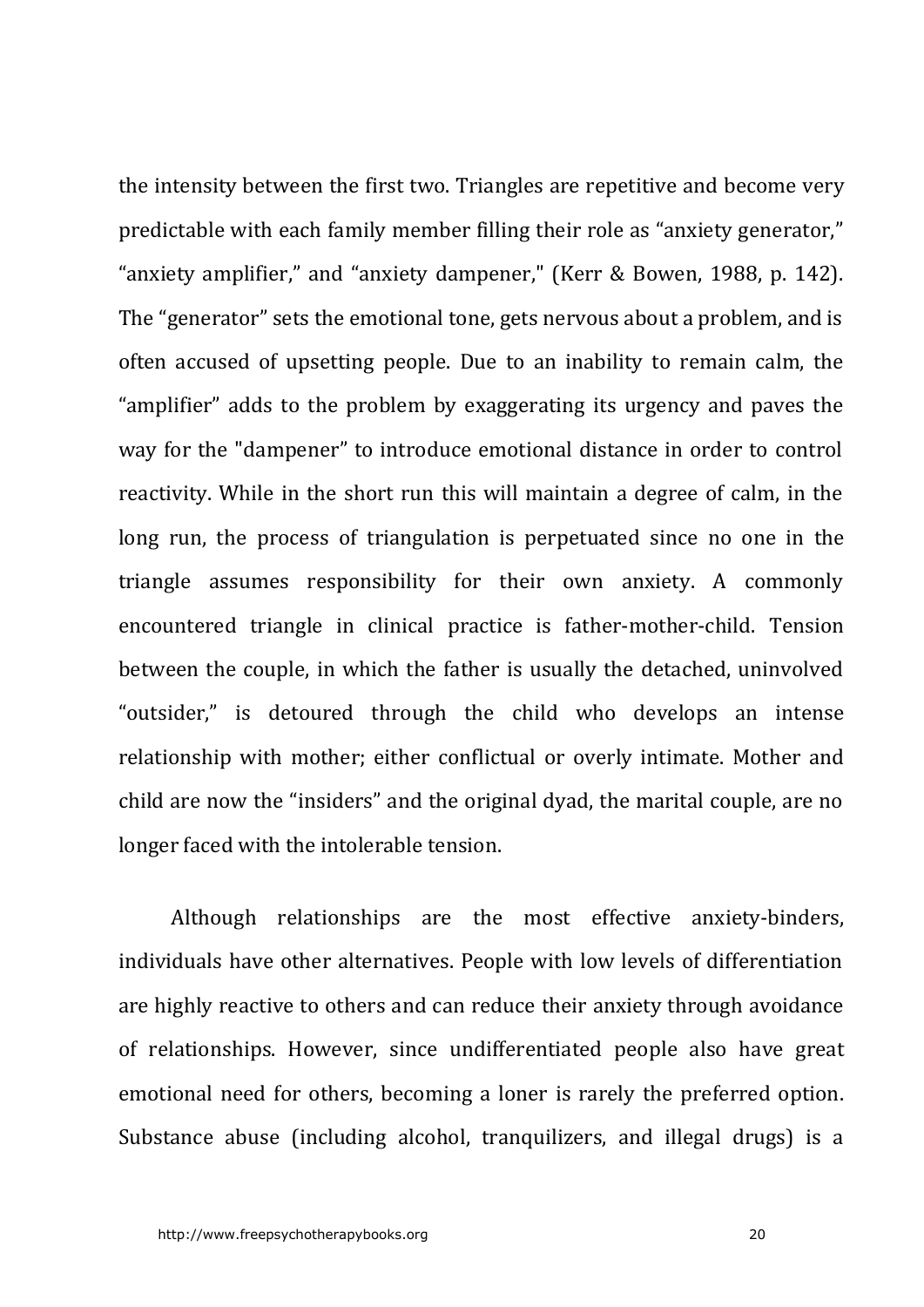popular anxiety-binder. The drug not only anesthetizes the user, but also provides the family with a controversial subject to focus on while overlooking more stressful emotional issues. Overeating and undereating serve similar functions for the individual as well as the family. Somatization and hypervigilence to bodily functions are also effective ways to insulate oneself from anxiety. The list is endless and can include overachievement, underachievement, over-spending, gambling, compulsive collecting, perpetual pursuit of academic degrees, and a host of personality characteristics such as pessimism, idealization, indecisiveness, impulsiveness, passivity, aggressiveness, and procrastination. Any action or trait that helps the person avoid conflict or creates a false sense of security will provide insulation from the experience of chronic anxiety in relationship systems.

This discussion of treatment will not focus on anxiety as a target symptom, but rather on the reduction of chronic anxiety as it relates to levels of basic differentiation. As level of differentiation increases, chronic anxiety decreases. Kerr and Bowen (1988, p. 79) state it succinctly, "Focus on self, an awareness of the emotional process in the family, and the ability not to be governed by anxiety and emotional reactivity are all components of a longterm effort to increase one's level of differentiation." The positive outcome of any treatment that results in a change in the individual's personality or character structure, whether the technique is psychoanalytic or systemic, will include an increase in level of basic differentiation. Bowen (Carter &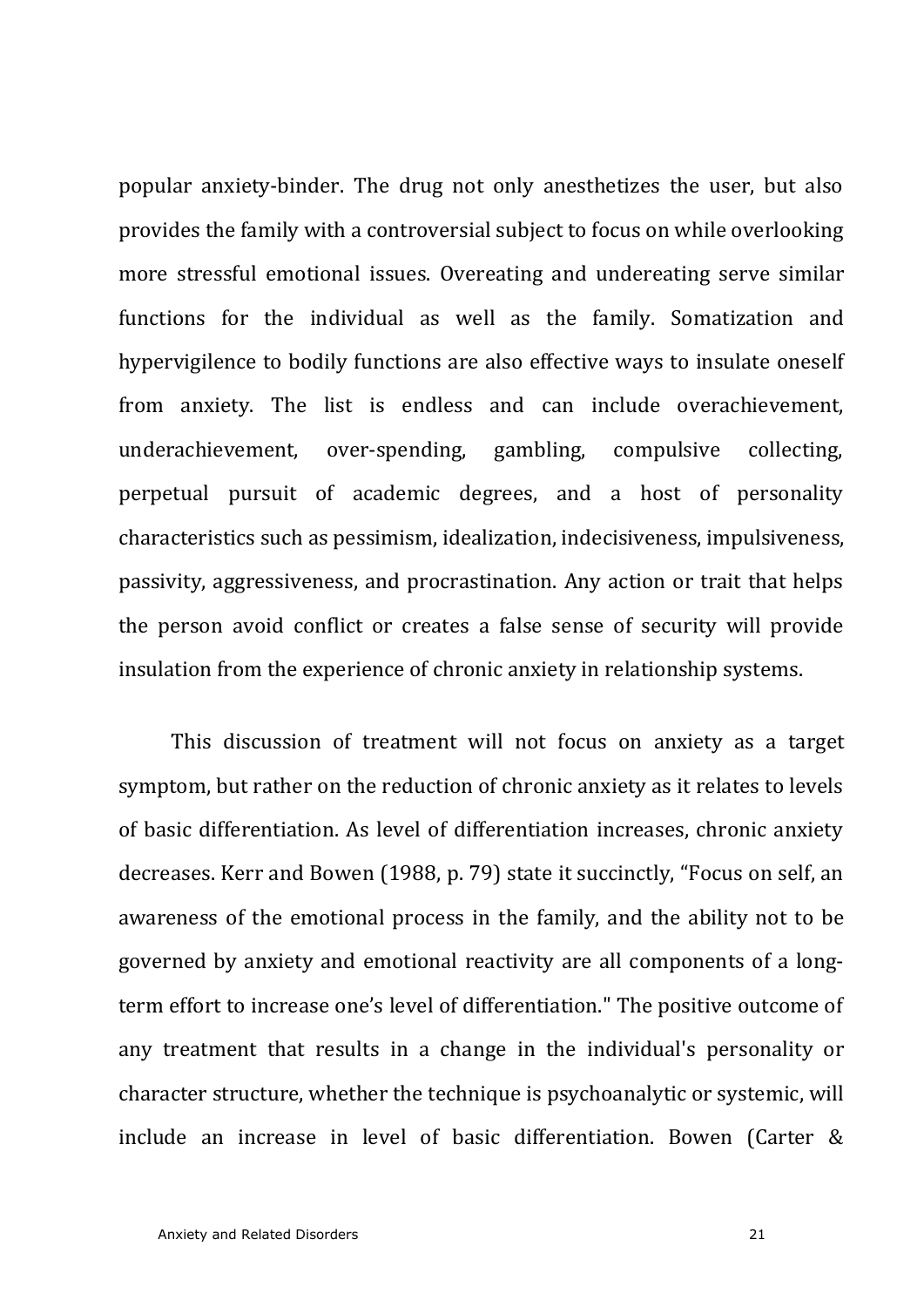McGoldrick, 1989) used the term "coaching" to describe the treatment process in family of origin work. He directed his therapeutic efforts to that portion of the family that was most motivated and capable of change. This usually meant seeing one or both parents, but rarely the identified patient who is least likely to derive direct benefit from the coaching process (Bowen, 1990). This clinical philosophy is based on Bowen's belief that when one person in a triangle can reduce emotional reactivity while remaining in emotional contact with the other two people, the tension in the triangle, as a whole, will subside. When the central triangle in a family has been altered, other family triangles are automatically modified without the involvement of other family members in treatment. Based on this theory, coaching usually involves therapeutic work aimed at elevating the level of differentiation of one person that will reduce the chronic anxiety of that individual as well as the level of chronic anxiety in the family.

Coaching consists of working with an individual to emotionally separate from family of origin by examining multigenerational dynamics, the individual's place in the system and strategies to normalize relationship patterns and respond appropriately to emotionally toxic issues. It is important to distinguish emotional separation from physical separation. Physical separation, in the form of avoidance of contact or cut-offs [extreme] disengagement and distance to the point of no involvement] are merely methods to bind anxiety through distancing. It does not facilitate growth. In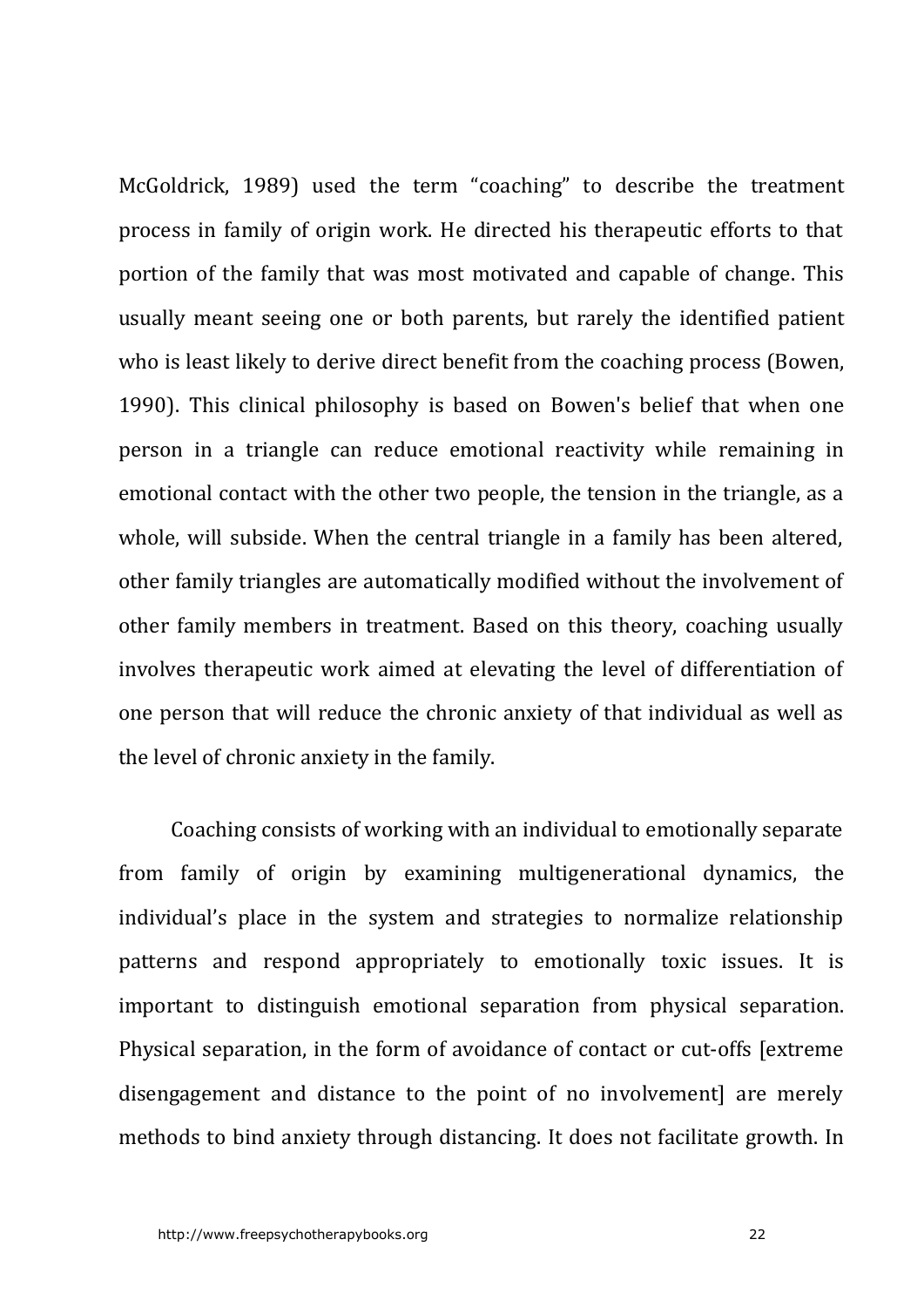fact, coaching attempts to reverse patterns of cutoffs, enmeshment [extreme emotional overinvolvement] and triangles (Carter & McGoldrick, 1989). These dysfunctional patterns of interaction are replaced by increased sharing of self with decreased reactivity. Carter and McGoldrick (1989) outline four stages in coaching: (1) *Detriangling*, which involves the capacity to remain in emotional contact with one's parents without reacting to the traditional demands of the triangle, such as over affiliation with one parent and distancing from the other. (2) *Person-to-person contact*—in which opportunities are created for individual sharing and exchange with family members in order to move from extreme distance or closeness to genuine intimacy. (3) *Reversals* are prescriptions to behave in the opposite fashion of the family's expectation and thereby facilitate new behavior and alternate patterns of interaction. This might include responding with humor rather than anger and defensiveness, or being playful instead of serious. And finally, (4) *Reconnecting*—establishing or enhancing nuclear or extended-family relationships in order to expand relationship options and become more involved in the larger system, including family history.

Since emotional reactivity undermines emotional autonomy, improving one's level of differentiation and reducing chronic anxiety requires a person to develop more awareness of and control over emotional reactivity. Kerr and Bowen (1988, p. Ill) consider treatment to be based on "an intellectual decision to engage people and situations one prefers to avoid and a decision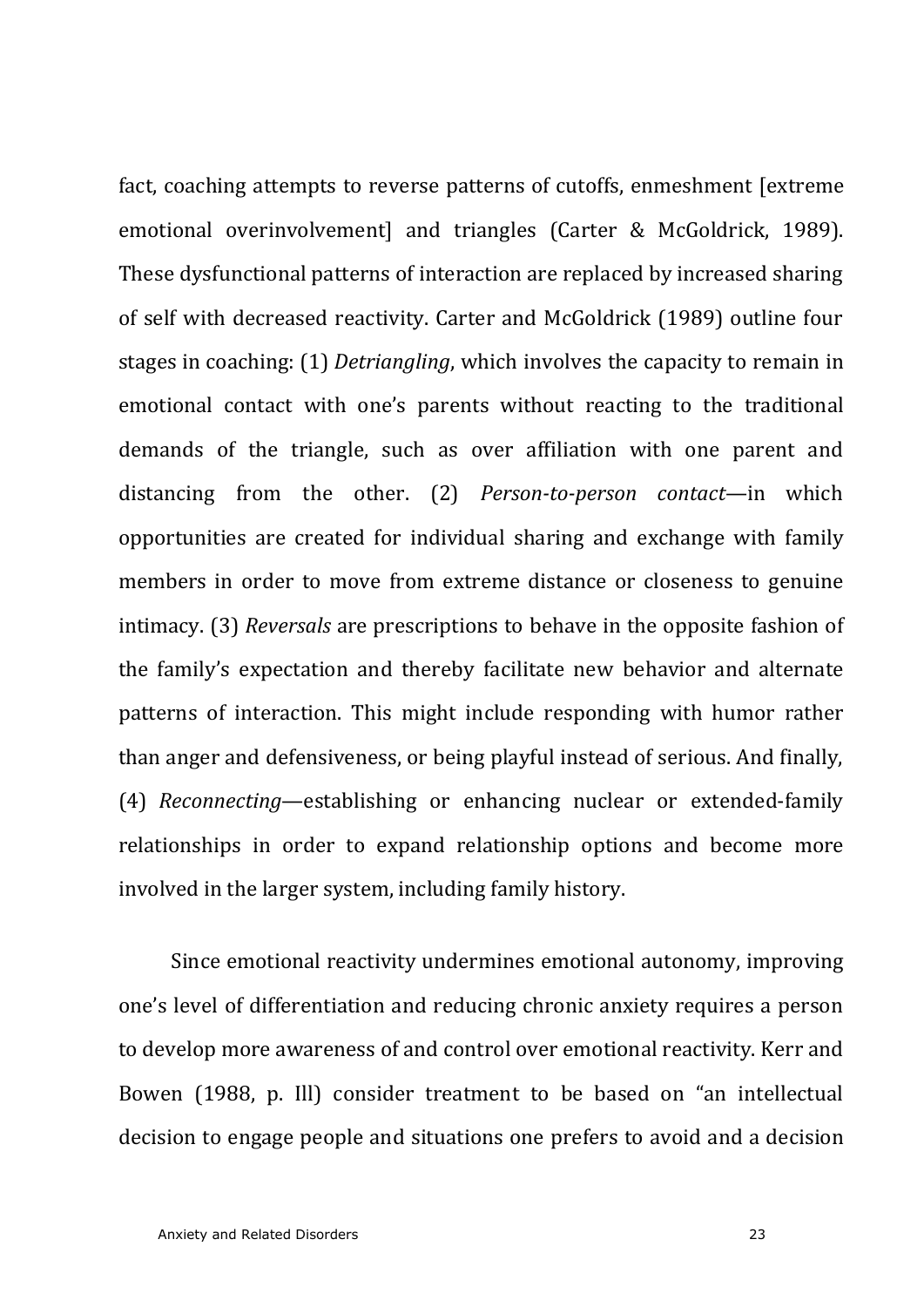to tolerate the anxiety associated with not doing things one normally does to reduce anxiety in oneself in those situations." It is a slow and arduous process that usually takes several years to accomplish. But the benefits are significant; for the individual in treatment, for their nuclear and extended families, and for future generations that will have the opportunity to develop greater autonomy and independence.

#### *REFERENCES*

Ackerman, N. W. (1958). *The psychodynamics of family life.* p. viii. New York: Basic Books.

Boszormenyi-Nagy, I., & Spark, G. M. (1984). *Invisible Loyalties* (3rd ed.). p. 25.

New York: Brunner/Mazel.

- Bowen, M. (1990). *Family therapy in clinical practice* (4th ed.). p. 114, 366, 478. New York: Aronson.
- Carter, B., & McGoldrick, M. (1989). *The changing family life cycle* (2nd ed.). Lexington, MA: Allyn and Bacon.
- Jackson, D. D. (1957). The question of family homeostasis. *Psychiatric Quarterly (Suppl.)* 31, 79-90.
- Kerr, M. E., & Bowen, M. (1988). *Family Evaluation*. New York: Norton. Minuchin, S. Personal communication. February 1992.
- Slipp, S. (1984). Object relations—a dynamic bridge between individual and family treatment, p. 34. New York: Aronson.
- Watzlawick, P., Beavin, J. H., & Jackson, D. D. (1967). *Pragmatics of human communications.* New York: Norton.